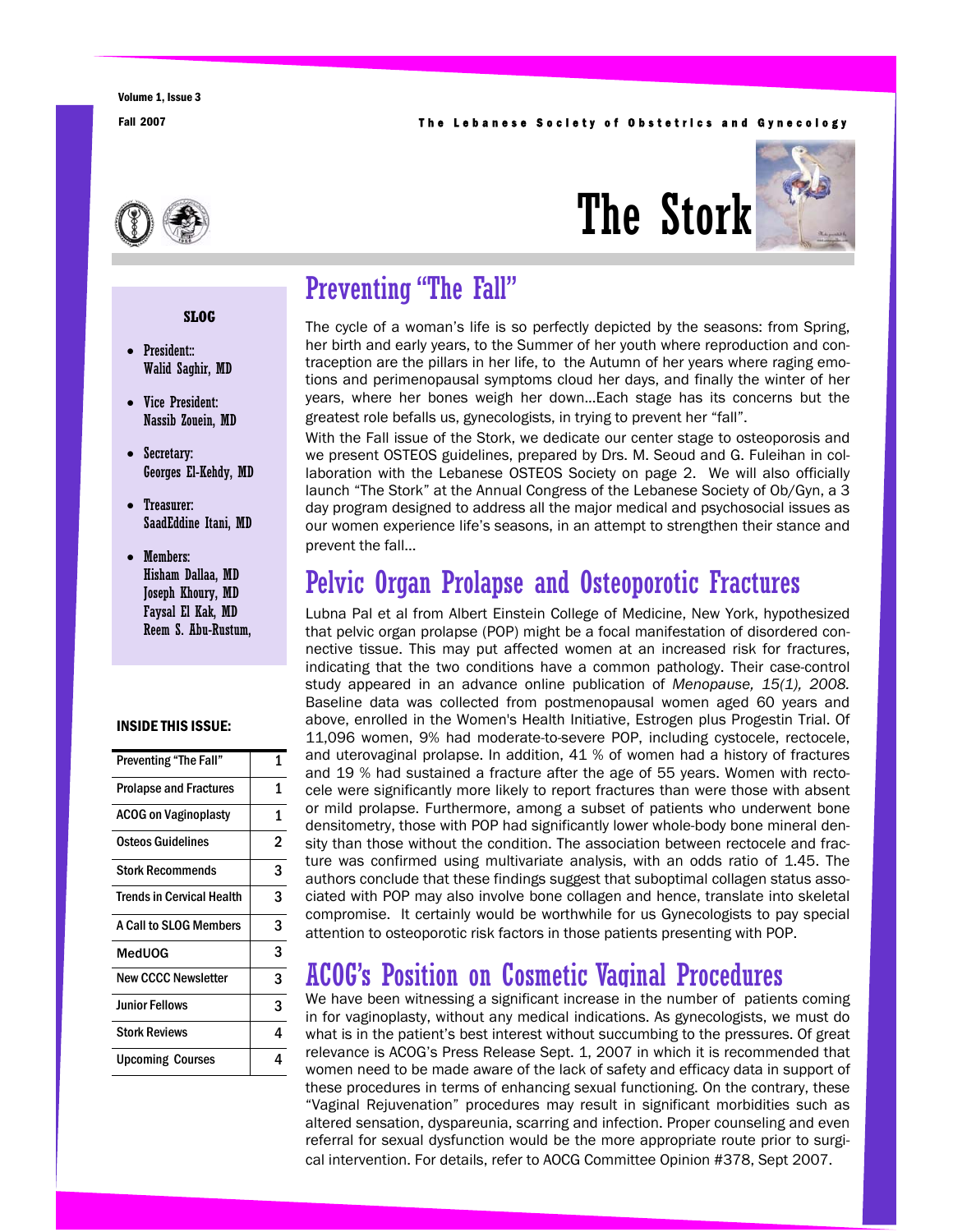# OSTEOS Guidelines

Osteoporosis is a major public health problem with an increasingly heavier social and economical toll considering the demographic explosion of the world population in general, and of developing countries including the Middle East, in particular. Inter-



national guidelines on osteoporosis have been put forth and further refined over the years, in light of the substantial body of evidence that has accumulated from prospective studies evaluating fracture and other risk factors, and from large randomized controlled trials. In the Eastern Mediterranean region, the high prevalence of osteoporosis risk factors and the expected further increase in life expectancy further underscore the need to act now to prevent a foreseeable epidemic of the disease in the next fifteen to twenty years. The Lebanese Society for Osteoporosis and Metabolic Bone Disorders, OSTEOS, has been instrumental in organizing two workshops in 2003 and 2006 to generate Lebanese Guidelines based on evidence-based international and, as importantly, local data. The 2003 guidelines were published in 2003 in the LMJ and their 1st Update will appear in the Fall issue of the LMJ. They are both posted on the IOF guidelines website, and summarized below.

### Lebanese Guidelines for Osteoporosis Assessment and Treatment 2003 *LMJ 2002; 50:75-125.*

*JCD 2005; 8:148-163.*

#### Who should be tested?

Definite indications in postmenopausal women (PM):

- $Aee \geq 65$  years
- Vertebral deformity or fragility fracture
- Demineralization by X-rays
- Corticosteroid therapy more than 3 months

#### Definite indications in men:

- Hypogonadism
- Corticosteroid therapy more than 3 months
- Vertebral deformity or fragility fracture
- Demineralization by X-rays

#### Less definite indications:

- PM women ≤ 65 years with risk factors
- Subjects with conditions that cause bone loss

#### No indications to be tested:

- Premenopausal healthy cycling women
- Healthy men

#### What measures to use?

Diagnostic Measurements:

- Central DXA, most established technology
- Spine and hip for all patients, add forearm in select situations (hyperparathyroidism, obesity, prosthesis)
- Lowest T-score of any site to diagnose osteoporosis
- Western database for the spine
- Use NHANES reference curve for the hip

Follow-up Measurements:

- Same machine, model, with strict quality assurance
- Follow-up spine, if not possible then hip
- Usual time between two measures 1.5 -2 years
- Significance of serial change over time to be derived from center specific precision measures

http://www.iscd.org/visitors/resources/calc.cfm?fromResources=7

#### When to treat?

- Definite indications in postmenopausal women (PM):
	- Low BMD and history of fragility fracture
	- T-score  $\leq$  -2.5
	- Corticosteroid for more than 3 months and a T-score  $\leq$  -1.5

#### Definite indications in men:

- Low BMD and history of fragility fracture
- Age > 70 years with a T-score ≤ -2.5
- Corticosteroid for more than 3 months and a T-score ≤ -1.5

Less definite indications:

- PM women or men with T-score between -1 and -2.5
- Men  $\leq$  70 with a T-score  $\leq$  -2.5

#### No indications to be treated:

Premenopausal healthy women or young men with a T -score between -1 and -2.5

#### 1<sup>st</sup> Update of the Lebanese Guidelines for Osteoporosis

Assessment and Treatment 2007 based on local national

### data Bone 2007 40(4): 1060- and 1066-; LMJ 2007; 55(4).

#### Which database should be used: western or local universal database?

- Western densitometer database for the spine
- NHANES reference curve for the hip
- RR/SD decrease in BMD same as western standards

#### Should a gender-specific database be used in men?

• Use gender-specific western database for men for T -score derivation

#### How many skeletal site(s) should be measured?

- Spine (L1-L4) and hip for subjects < 65 years
- Hip only > 65 years
- Add forearm in select situations: hyperparathyroidism, obesity, prosthesis
- Use lowest T-score of all sites to diagnose osteoporosis

#### Recommendations in premenopausal women:

- WHO T-score bases diagnosis of OP does not apply
- Consider diagnosis of osteoporosis if there are:
	- 1. Secondary causes (e.g. glucocorticoid therapy, hypogonadism, hyperparathyroidism) 2. Risk factors for fracture
		- 3. Presence of a fragility fracture

#### This 1<sup>st</sup> Update provides basis to align the Lebanese guidelines with the WHO universal fracture risk assessment model.

#### The Lebanese Guidelines for Osteoporosis Assessment and Treatment were endorsed by:

- The Lebanese Society of Endocrinology
- The Lebanese Society of Obstetrics and Gynecology
- The Lebanese Society of Radiology
- The Lebanese Society of Rheumatology
- The Lebanese Association of Orthopedics
- World Health Organization
- The Lebanese Ministry of Health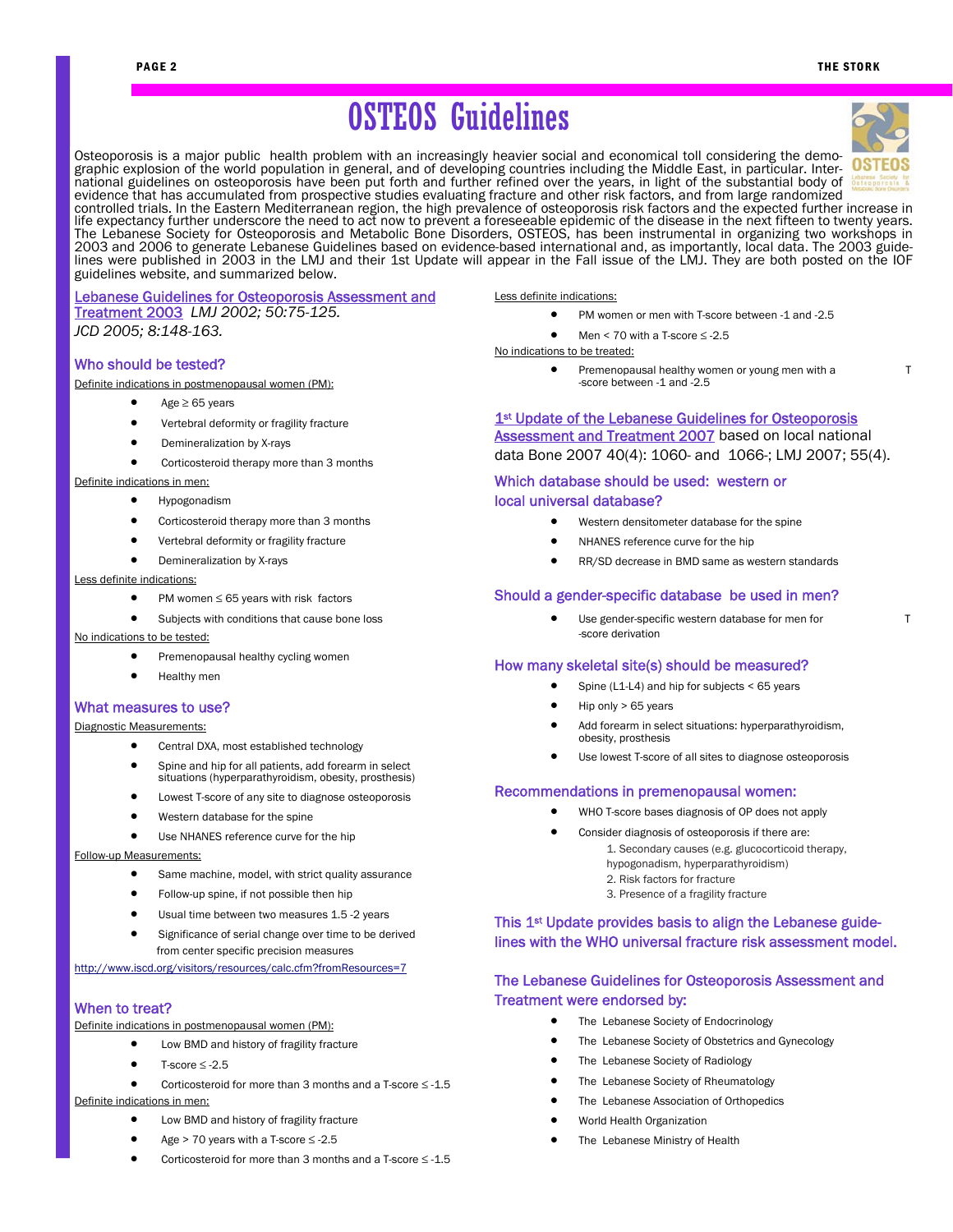## Stork Literary Recommendations: The Fetus in Three Dimensions: Imaging, Embryology and Fetoscopy

#### Edited by Asim Kurjak and Guillermo Azumendi

*The Fetus in Three Dimensions* publishes a selection of very high-quality ultrasound images of the fetus alongside embryological preparations and fetoscopy images. This unique comparative technique will be an essential educational tool and work of reference for all involved in fetal ultrasound, including specialists in maternal-fetal medicine, ultrasound physicians, ultrasonography technicians, and midwives.

This is chiefly a book prepared by two authors; however, other specialist authors have been invited to contribute where they can offer access to additional outstanding visual material and the ability to explain its significance in an effective and lucid way. Finally, particular emphasis is placed on achieving a very high quality reproduction in the printing process, in order to do full justice to the wide variety of visual images presented.

The readers of this atlas will find that the emerging advantages of three-dimensional ultrasound have now become a clinical reality. March 2007: 27 chapters, 536 pages. ISBN13: 978-0-415-37523-8

# Stork Announces. . .Stork Announces…Stork Announces

### "Trends in Cervical Health"

With the availability of the HPV vaccine and the growing interest from both patients and colleagues, Stork would like to notify its readers of a quarterly on-line newsletter entitled "Trends in Cervical Health" put forth by a distinguished group of experts. Subscription is free and the subscriber must supply his e-mail address to which the newsletter gets sent. So far, 3 issues are available and all can be accessed on-line. To subscribe, please check out: www.cervicalhealth.com/register.cfm.

### New Section for Members' Research

Stork's editorial board would like to ask all members of the Lebanese Society of Ob/Gyn to submit summaries of stud ies they may have had in the past 2 years for publication. The aim is to encourage member participation as well as make data from our Lebanese population readily available to all of our members. Publications can pertain to general ob/gyn, gyn-onc, infertility as well as maternal fetal medicine. Summaries need to be approximately 120 words (750 characters). Please submit abstracts in "word format" to lebaneseobgyn@yahoo.com.

### Annual Congress of MEDUOG

The 5th annual meeting of the Mediterranean Association of Ultrasound in Ob/Gyn is to be held at Ain Al Sukhna, Egypt, May 15-17. Details can be can be found at www.meduog.com.

### Safe Pregnancy Health Letter

The "Challenges and Choices in Changing Childbirth" regional team (CCCC) at the AUB Faculty of Health Sciences is publishing "Salamet 7amlek". This newsletter aims at enhancing women's awareness of issues related to maternal health, as well as promoting the role of CCCC. The 2-4 paged Arabic newsletter will be distributed quarterly to approximately 10000 women at private and public clinics. Topics are conveyed in an easy-to-read fashion and they include results of CCCC studies, from the preconception to the postpartum period, that are of relevance to the patient and her partner. "Salamet 7amlek's" first issue has been published and its main theme is dealing and coping with "stress" in pregnancy. Other topics covered are the effect of noise on the developing fetus, expected physiological and physical changes during pregnancy as well as the main goals of the postpartum visit. The first issue is supported by the UNFPA and can be picked up from the AUB Faculty of Health Sciences, free of charge.

### Free Junior Membership to SLOG

The Lebanese Society of Ob/Gyn proudly announces offering free "Junior" membership to all current Ob/Gyn residents in Lebanon.

This junior membership entitles them to attend all activities of the society, in addition to receiving their own free copy of Stork, on a quarterly basis.

For joining, please submit a letter from your program director, as well as your detailed information, to Mrs. Soraya Abi Nader at 01-610710 Ext 202.